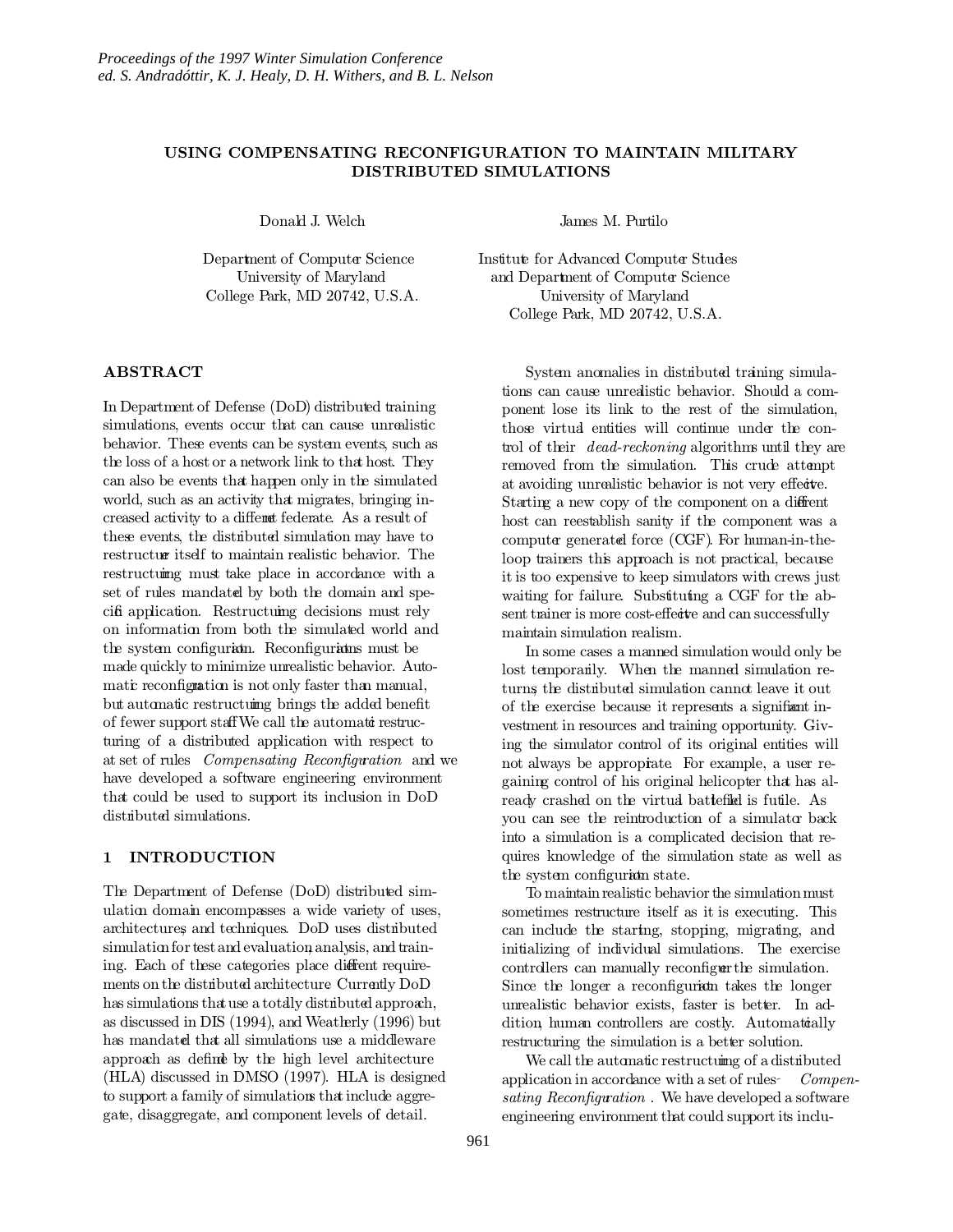sion in Department of Defense (DoD) distributed simulations. The Compensating Reconfiguration component created through this environment imposes a very small performance penalty on the simulation, and is not an unreasonably complex burden for the simulation builders.

# 1.1- Related Work

In the DoD distributed simulation domain there has been an abundance of work in defining the HLA as shown in DMSO Interface Specification(1997) DMSO Object Model Template (1997) and DMSO Rules (1996) The HLA addresses the late joining, early departure and changing ownership of federates. However, faulttolerance does not seem to have been adequately addressed, and certainly it has not been addressed within the context of demands such as fewer support staff and human-in-the-loop simulations as pointed out by Calvin (1994).

The gluing together of disparate heterogeneous distributed systems forms the foundation of HLA. Understanding interconnection abstractions like CORBA and POLYLITH Purtilo (1994) is critical to understanding HLA. Using standard interconnection abstractions makes the development of a software engineering environment practical. These abstractions make it possible for our framework to work with existing systems without resorting to changing any of the simulations themselves.

The end-result of Compensating Reconfiguration is the dynamic reconfiguration of the application. A running distributed application might change itself three ways: structure, topography, or implementation. Changing the structure involves adding or removing components. HLA supports the dynamic joining and departing of federates from the federation. Currently HLA does not support Comensating Reconfiguration, because federates cannot reconfigure other federates as they can in other middleware such as POLYLITH.

There are two primary approaches to dynamic reconfiguration. The CONIC (Kramer 1990) approach moves the application to a quiescent state prior to reconfiguration. This approach requires logic located in each component that will migrate a component to a quiescent state in finite time. This technique may be appropriate for analysis, aggregate, and test and evaluation simulations. Quiescence does not properly describe training simulations. Hofmeister's (1991) approach is better for training simulations. She requires the components involved to divulge their internal state, then loads this into the new component. Since federates continuously divulge their internal state (the part that the rest of the simulation cares about anyway), the software is ready for dynamic reconfiguration without change.

Some fault-tolerant techniques apply to some instances of distributed simulation as pointed out by Cristian (1991). We are working to provide a framework through which we can apply traditional faulttolerance as well as going beyond to the rich environment of Compensating Reconfiguration. There has been some work in merging fault-tolerance and dynamic reconfiguration, in Kramer (1990) but it does not cover the complexities of the distributed simulation training domain.

## 2 SIMPLE MOTIVATING SCENARIO

To help illustrate the functionality required by for compensating reconfiguration we will go through a simple scenario. Our example is a military simulation that integrates manned simulators and computer generated forces (CGF) to create a rich training environment. An aviation section (one observation helicopter, two attack helicopters) supports a platoon (four tanks) during an attack. The tanks and helicopters are crewed simulators, while the rest of the friendly and enemy forces are CGFs. A local area network connects all the simulators and backups.

The goal of this exercise is to train the users. Therefore a goal of the simulation builders is to insure that a system failure will not result in the rest of the participants noticing unrealistic behavior. Additionally, the simulation must bring a manned system that becomes available again back into the exercise as quickly and seamlessly as possible. The simulation builders write the rules to achieve these goals.

The exercise starts and all participants are taking part in the war game. A attack helicopter simulator program crashes. The uncontrolled virtual helicopter continues to behave according to its dead-reckoning algorithm as implemented in all the other simulators. This is only acceptable for a situation-dependent period of time.

In this scenario, a semi-autonomousforce (SAF) which is a simulator that mostly controls its entities automatically, relying on a human operator for only "strategic" direction—is available as a spare. By making the attack helicopter a computer generated force (CGF), the exercise can continue for the rest of the users.

A second attack helicopter simulator fails because there is a break in the network connection. Since the SAF spare is not available, the proper compensation would be to start another simulator. In this case, the secondary spare is a very simple simulator that is completely automated and will only gracefully remove the entity from the simulated battle. It takes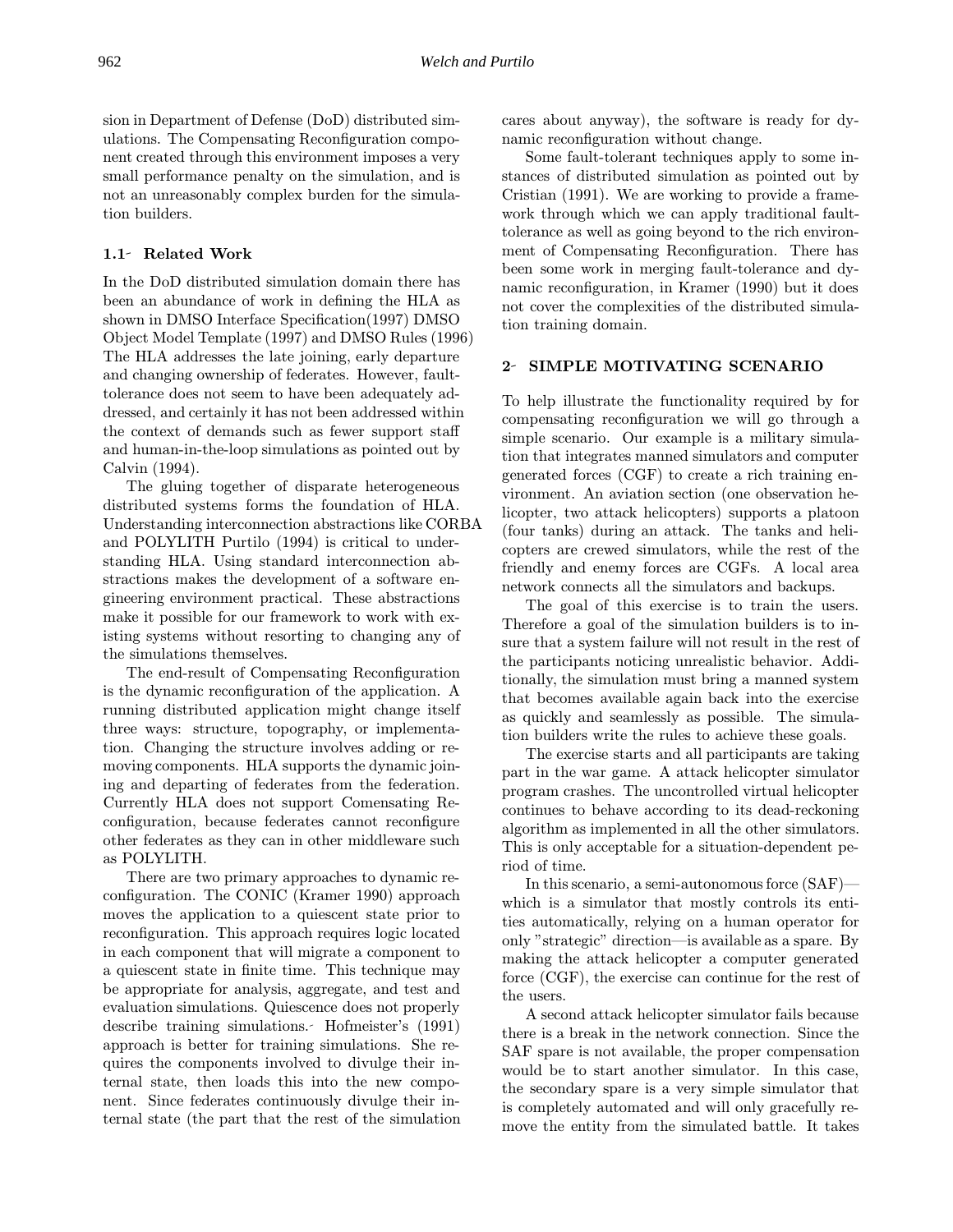

Figure 1: Distributed Simulation Architecture with Compensating Reconfiguration Component

control of the attack helicopter and tells the other participants that it has a mechanical problem and lands the aircraft immediately.

The network problem clears, and the attack helicopter crew cannot just be left out of the simulation. They must be reincorporated, to get full value from the simulation and the time invested in the exercise. Just giving the crew control of its original attack helicopter entity would be futile, since that entity can no longer realistically participate in the simulation. A better solution would be for the crew to control the other attack helicopter which is still involved in the attack.

Just from this very simple example, you can see the complexities involved in determining the proper compensation for an event. Decisions will have to be based on both the configuration state and the simulation state. Since both are dynamic, the logic must be adaptive.

## 3- COMPENSATING RECONFIGURATION REQUIREMENTS

To make the concept more understandable we have delineated the requirements for a Compensating Reconfiguration component in the DoD HLA domain. Figure 1 shows how a Compensating Reconfiguration component fits into a middleware architecture. It joins the federation as another federate and listens to all messages passed within the federation. When it compensates for an event, it does so through the middleware primitives, taking advantage of the middleware's services. Guidelines for simulation developers to take better advantage of Compensating Reconfiguration are beyond the scope of this paper.

Coherence. A necessary, but not sufficient condition for a distributed simulation to maintain realism is for each virtual entity to be controlled by one and only one simulation at all times. This condition we call coherence and is the driving principle for Compensating Reconfiguration.

Event-Detection. A Compensating Reconfiguration component must react to multiple system and application event types. Ideally the Compensating Reconfiguration component can detect system events by listening to the application message traffic. This is low-cost and unobtrusive. Although not preferred, active measures can be used with higher, but still low, cost. Additionally, it must be able to detect events that are defined only in the application state.

Simulation/Configuration Mapping. Because decision making requires access to both the state of the simulated world as well as the configuration state, the software must be able to map between the two, using information from both to make a decisions.

State Monitoring. To base decisions on the simulation state the component must have access to that state. Because distributed simulations may include many entities each with a host of attributes, access to the simulation state must be in abstract form to keep the decision logic from getting overly complicated.

Decision-Making. When the Compensating Reconfiguration component identifies an event, it must decide which compensating action is appropriate. It must do this for all the event types it handles, and it must decide based on its defining rules and the current state of the simulation and configuration. The rules must be expressive enough to handle complicated conditions while allowing the simulation builder to think in terms of end-results rather than implementations. Distributed simulations can create events simultaneously; consequently the Compensating Reconfiguration system must be capable of concurrently handling multiple decisions. As the application executes, to include reconfiguring itself, the decisionmaking logic must take those changes into account.

Reconfiguration. The HLA interface specification provides the means for components to join and depart the federation during execution. (DMSO Interface Specifcation 1997) Most other middleware allows this process to be managed by components that are not participating in the reconfiguration. Not only must the simulation builder have access to the full power of the API, but he must have a powerful way of employing that API. He must have access to the state information, as well as be able to apply loops, conditionals, and waits. In addition, Compensating Reconfiguration components must insure that regardless of the frequency, order, or timing of reconfigurations the simulation will always end up with a coherent structure.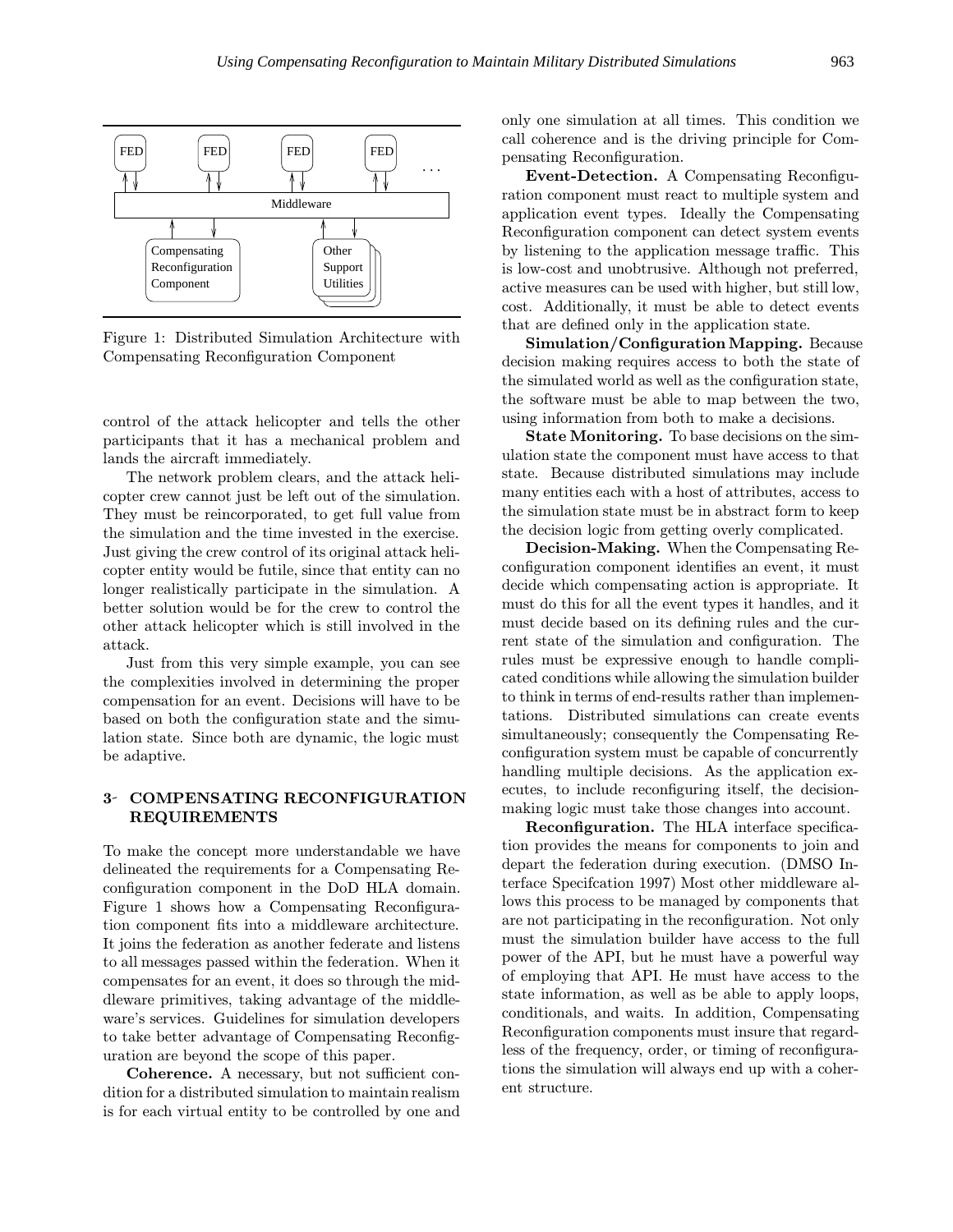

Figure 2: Bullpen Structure and Data Flow

# 4 BULLPEN: A COMPENSATING RECON-FIGURATION FRAMEWORK

Our approach to solving this problem is a software engineering environment called Bullpen. A key part is the Bullpen framework, which includes three components. Figure 2 shows the components of the Bullpen Framework and the data flow between the components and the simulation. Bullpen gets its policies at runtime through the use of various files.

We have developed the Bullpen prototype on a simulation architecture based on DoD's High Level Architecture (HLA). Bullpen runs as a support utility; it only inserts itself into the simulation when required. Most of the time it will monitor all the message traffic of the simulation and do nothing. If the simulation is using multicast or broadcast then there is no real overhead. With unicast there is the slight penalty of an additional network message per simulation message. When it detects an event of interest, Bullpen then makes two decisions. The first decision determines a compensating reconfiguration, while the second decides how to implement that reconfiguration.

Bullpen has three independently executing components. It is Scout's mission to detect events of interest and report them along with any preliminary information to Coach. Coach contains the decisionmaking logic for both the compensation and reconfiguration decisions. Coach directly executes the reconfigurations by using the services provided by the distributed simulation infrastructure. Scoreboard is responsible for keeping a valid copy of both the application and system state. The application state includes meta-states. Meta-states keep the compensating reconfiguration logic simple while minimizing changes when requirements change. In our prototype this includes implementation of the dead-reckoning algorithm.

Bullpen has at least five major threads running whenever it is executing. Scout continues to handle incoming messages and to test for absent simulators regardless of what else Bullpen is doing. This way Bullpen can identify an event when it happens. Coach manages simultaneous events by spawning a new thread for each event it handles. Scoreboard deals with queries and updates in one thread while updating the database through dead-reckoning in another. This way we insure that the database always represents an accurate picture of the state.

Scout. Scout reifies the event detection function. It keeps its own small lists, but otherwise relies on Scoreboard for application state information. Anytime Scout observes a message from a federate it updates that federate's heartbeat. Scout is also party to reconfigurations made by Coach so that it understands the current structure of the simulation. It detects events two ways: by discovering messages from federates that Bullpen has reconfigured out of the simulation, and by detecting an expired heartbeat.

Coach. Coach uses a separate type of Decision-Maker for each type of event that it handles. Each Decision-Maker uses the rules defined by the simulation developers and the current state to choose a compensating action. Compensating actions are implemented as a Strategy, which can be a  $Jawa^{TM}$  method or a Partial-Order-Planner. When the Strategy is a method, it can use conditionals, loops, and waits while it executes the reconfiguration. It also has the ability to query for system and/or application state. This is very powerful, but forces the developer to deal with the reconfiguration protocol. A planner works off a set of rules and is easier to reason about, but may be slower. Coach also uses a locking protocol to ensure that reconfiguration actions are atomic and leave the federation structure consistent.

Scoreboard. Scoreboard's purpose is to keep an accurate version of the system and application state and provide an interface for queries. Scoreboard monitors message traffic updating itself, to include using triggers—The same concept found in Relational Databases, a change in the data causes a *trigger* to fire. That trigger executes an algorithm that may modify the database and recursively cause other triggers to fire. to keep accurate meta-states. The federation's dead-reckoning algorithms are part of Scoreboard.

Bullpen needs access to the application meta-state while making a decision. In large simulations making decisions using the state of entities can be very complex. When stating requirements, simulation users will tend to think in terms of aggregate states of virtual object groups. These we call meta-states.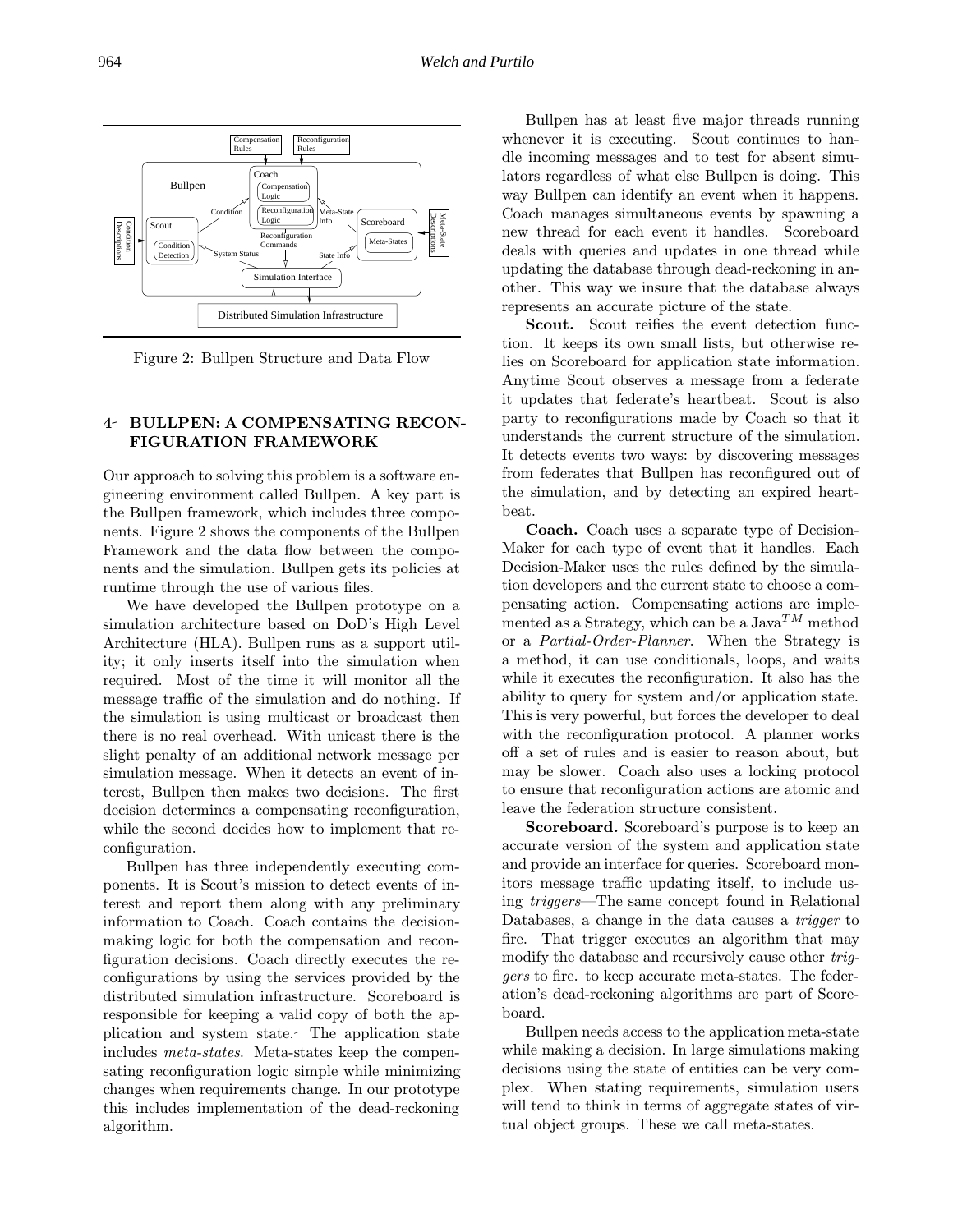

Figure 3: State Transition Diagram for an Individual Tank and a Grouping of Tanks

To better explain meta-states look at figure 3. The top diagram shows the transitions and rules for a single virtual object—a tank. The bottom diagram shows the state transitions for a unit—a tank platoon—containing four tanks. The individual tanks change state based on their location, status, or the actions of other virtual objects. The tank platoon changes state when all or some of the member tanks change state. If we were to follow this hierarchy to division level (∼5000 vehicles) you can see that the complexity of the conditionals required to use the state would be enormous. This makes using the application state unrealistic. However, by encoding state changes and relationships in the database through the use of a trigger, the use of meta-states of the levels in the hierarchy becomes very convenient.

#### 4.1 Bullpen Advantages

Using Bullpen yields sufficient compensating reconfiguration functionality for less effort than a traditionally programmed approach. Bullpen combines rule-based interfaces and a software kit to provide the performance, expressiveness, and capability necessary to support the distributed training simulation domain. As a result, less effort if required to build the functionality from scratch, but as the requirements evolve, it is easier make the appropriate changes. A side benefit of this is that prototyping requires less effort, and is therefore more likely to be included in a project. Since the purpose of compensating reconfiguration is to implement engineering decisions about the allocation of resources against the risks, the more

| <b>RESPONSE</b>         |               |           |                                     |               |                 |            |
|-------------------------|---------------|-----------|-------------------------------------|---------------|-----------------|------------|
| $10^0$<br><b>DETECT</b> | <b>DECIDE</b> | $10^{-2}$ | $1$ RECONFIG $10^{-1} \cdot 10^{1}$ |               |                 |            |
|                         |               |           |                                     | <b>UNREAL</b> |                 |            |
|                         | OBS           |           |                                     |               |                 |            |
| <b>EVENT</b>            | <b>DETECT</b> |           | <b>DECIDE</b>                       | <b>OBS</b>    | <b>RECONFIG</b> | <b>OBS</b> |

Figure 4: Reconfiguration Timeline (not to scale)

knowledge the designers have the more likely they will develop a good allocation design.

While providing these benefits, it is crucial that the resulting software meet the performance requirements for compensating reconfiguration. Performance can be broken down into three broad areas: expressiveness, response-time, and correctness.

When using an abstraction to simplify a task, we trade full control and knowledge of the process for simplicity. By using a rule-based approach we allow the developers to reason about compensating reconfiguration while hiding the details. The risk is that we have hidden details that are critical to a correct solution; out abstraction is not expressive enough to meet the domain's requirements. To guard against this, we are experimenting with both synthetic scenarios and actual DoD scenarios to find requirements that we cannot satisfy due to our abstractions being overly general. So far we have not found this to be a shortcoming of our design.

Normally, the implementation of an abstraction will include some performance penalty over a less abstract approach. We feel that some response-time degradation is acceptable, as long as it does degrade the usefulness of the application. Almost any automated solution will be faster then using human controllers to reconfigure the system, so comparing to that standard is not very useful. A well optimized hand- crafted component can normally outperform an abstract implementation. However, if faster responsetime is not the only consideration, some relaxation of this standard is acceptable.

We look at response-time by it down into three components and comparing the abstraction penalty to the other parts of the total response-time. Figure 4 shows the timeline for a reconfiguration. These times are all very hardware dependent so we limit ourselves to an order of magnitude analysis.  $t_{EVENT}$  is the time the event occurs.  $t_{detect}$  is when Bullpen detects that event. With heartbeats, this will average half the heartbeat expiration, measured in seconds.(DIS 94)  $t_{DECIDE}$  marks the completion of Bullpen's decision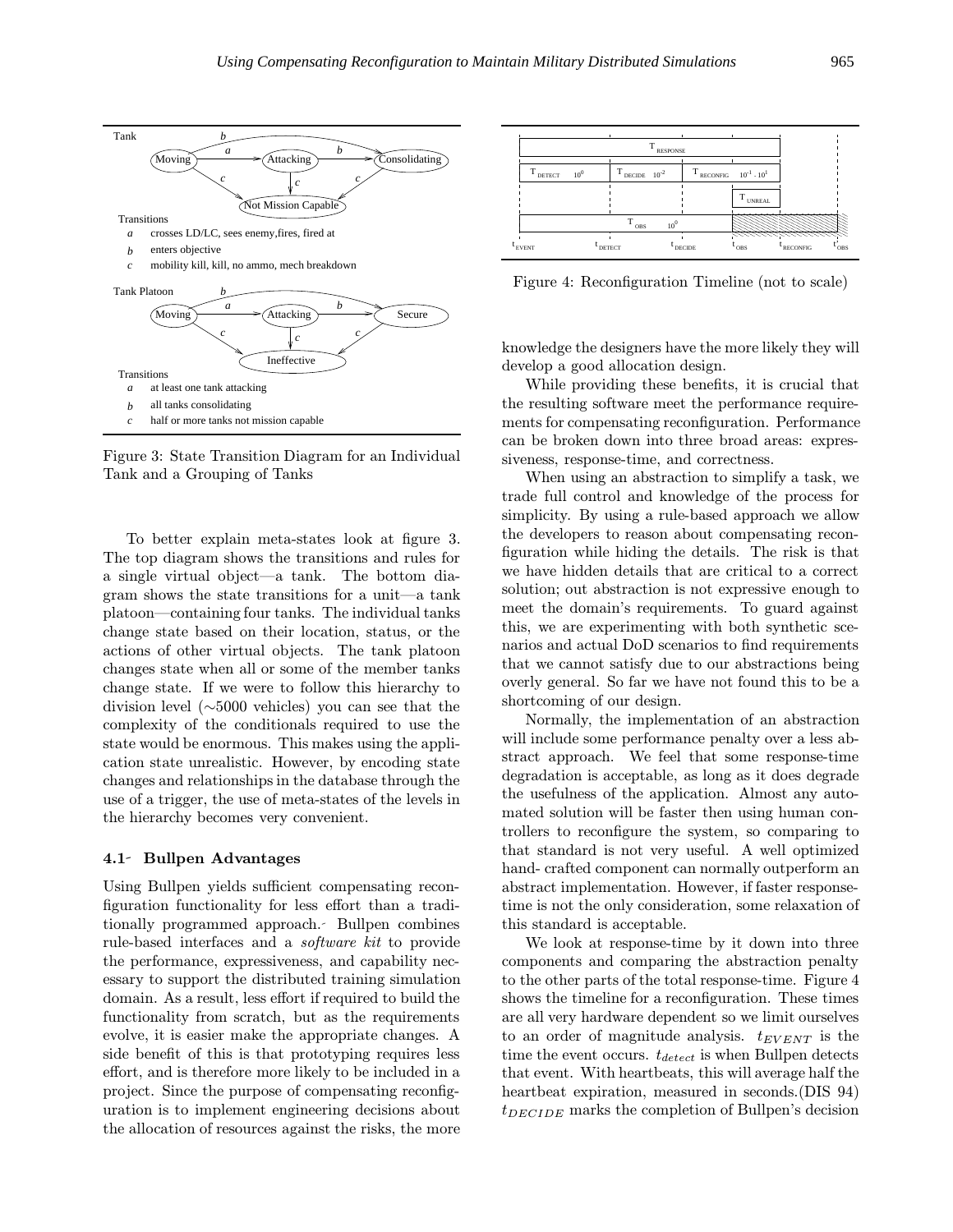process.  $t_{RECONFIG}$  is the time that the reconfiguration of the simulation is complete. The elapsed time  $T_{DECIDE}$  is the only part that is attributable to the logic which has an abstract interface. Usual values are in hundredths of a second. In the best case where the simulation builders dedicated a hot spare to this event  $T_{RECONFIG}$  would have a duration measured in tenths of a second. At the other end of the spectrum, loading and initializing a simulator would give  $T_{RECONFIG}$  a value measured in tens of seconds.

 $t_{OBS}$  is the time where a user of the distributed simulation will observe unrealistic behavior. It will occur at some non-deterministic interval (usually seconds) after  $t_{EVENT}$ . If it is also after  $t_{RECONFIG}$ , say at  $t'_{OBS}$  then no unrealistic behavior occurs. If it is before  $t_{RECONFIG}$  then the simulation will display unrealistic behavior during the interval  $T_{UNREAL}$ . The duration of  $T_{UNREAL}$  is dependent on  $T_{RESPONSE}$ .  $T_{DETECT} (10^0)$  dominates  $T_{REACT}$  in the best case, and  $T_{RECONFIG}(10^1)$  dominates in the worst case.  $T_{DECIDE}$  is never the dominant term. Therefore the penalty imposed by our abstraction is not a critical part of the response time.

The final part is correctness. The created component must be able to provide correct reconfigurations, if it is designed to meet the requirements. We assume that all participating simulations have passed validation and verification, so that given a correct view of the simulation state they will produce realistic behavior. We deem a compensation correct, if afterwards, each entity is controlled by one and only one component that has all the information and authorization that it needs to manage that entity.

### 5 CONCLUSIONS

We have implemented a number of scenarios using our approach to compensating reconfiguration as well as a more traditional high-level language approach. We have found that our approach provides sufficient performance for the scenarios that we have investigated. Our rule-based interface is well-suited to expressing both the compensation and reconfiguration logic. We have not found any requirements that are excessively difficult to implement using our system, and in fact we have found it much simpler to reason about reconfigurations as sets of rules rather than procedural algorithms. Although there is a performance penalty, we have found it not be perceptually significant. Our properly built implementations, have resulted in correct reconfigurations.

In terms of the effort required to produce compensating reconfiguration functionality, we have found great advantages to our approach. We have found that on the average the initial implementation takes less than half the time of our hand-coding approach. Where we really found a large advantage was when we slightly changed the requirements as would occur when prototyping. Because Bullpen encapsulates the different logic involved, changes where isolated to specific parts of bullpen and very easy to make.

We have shown Compensating Reconfiguration as a viable technique for use in distributed simulation. It can maintain realism in the presence of failures. We have shown it is also useful to automatically keep the system optimally configured as the simulation evolves. Compensating Reconfiguration can be critical to maintaining realism in training simulations, and it can be reduce the support staff.

We have identified a weakness in current distributed simulations system research. The unexpected loss, or reentry of a federate can result in unrealistic behavior. Reacting to these anomalies requires more complex logic than traditional fault-tolerance provides and faster reactions than current dynamic reconfiguration systems. We have identified a solution to this and in the process developed a software engineering environment to create components that allow distributed simulations to perform compensating reconfiguration in response to any type of event. Simulation builders can use this component to allocate resources and avoid unrealistic behavior. It performs within the time constraints of training simulations and shields the simulation builder from the details involved.

### ACKNOWLEDGMENTS

This research was funded by Office of Naval Research contract number N000149410320.

### REFERENCES

- Calvin, J. O., and D. J. Van Hook. 1994. AGENTS: An Architectural Construct to Support Distributed Simulation. In 11th Distributed Interactive Simulation Standards Workshop.
- Cristian, F. 1991. Understanding Fault-Tolerant Distributed Systems. Communications of the ACM, 34 (2): 57–78.
- Defense Modeling and Simulation Office. 1996. High Level Architecture Rules, Version 1.0.
- Defense Modeling and Simulation Office. 1997. High Level Architecture Interface Specification, Version 1.1.
- Defense Modeling and Simulation Office. 1997. High Level Architecture Object Model Template, Version 1.1.
- DIS Steering Committee. 1994. The DIS Vision, A Map to the Future of Distributed Simulation, Ver-